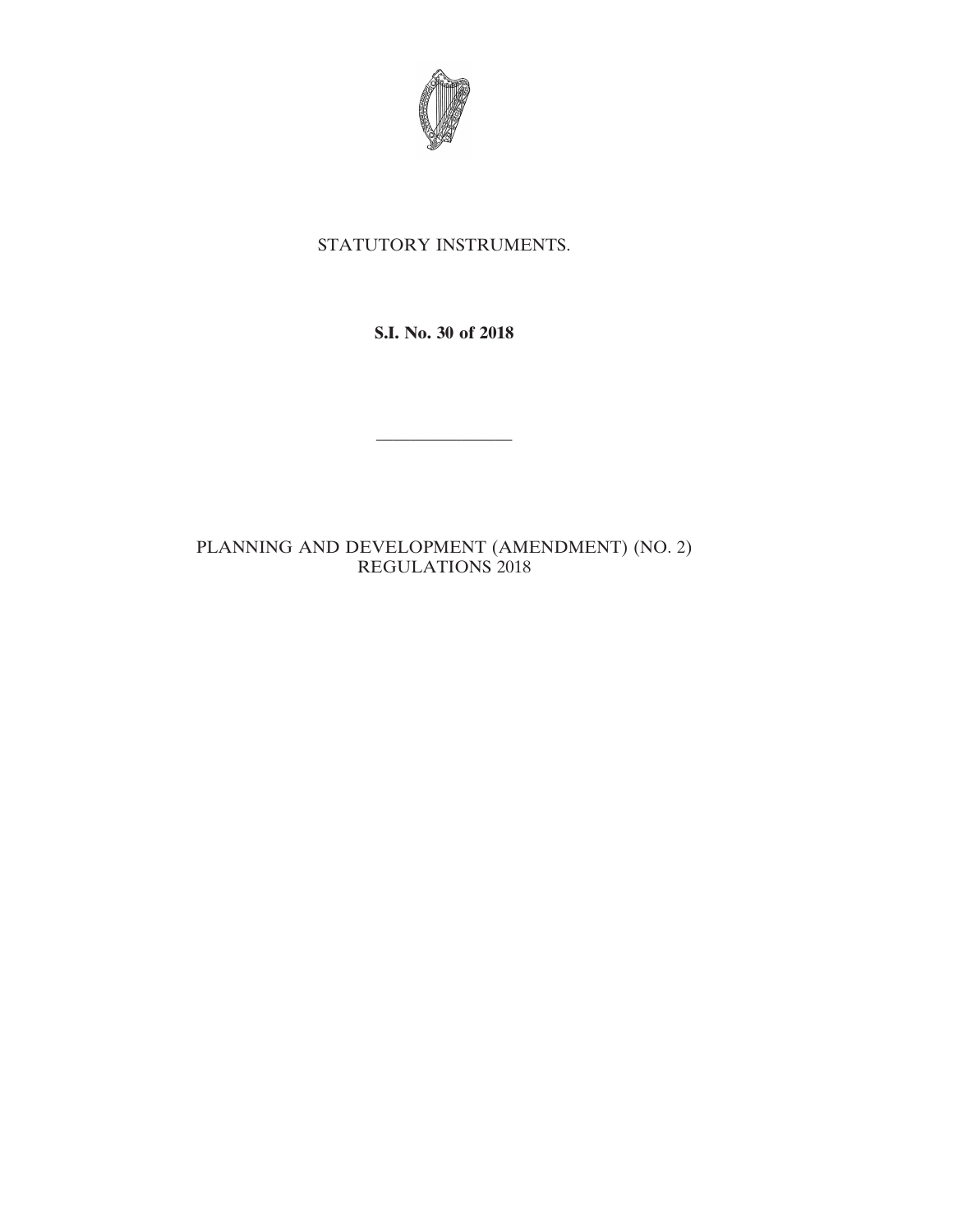### PLANNING AND DEVELOPMENT (AMENDMENT) (NO. 2) REGULATIONS 2018

I, DAMIEN ENGLISH, Minister of State at the Department of Housing, Planning and Local Government, in exercise of the powers conferred on me by sections 4(2) and 262 of the Planning and Development Act 2000 (No. 30 of 2000) (as adapted by the Housing, Planning, Community and Local Government (Alteration of Name of Department and Title of Minister) Order (S.I. No. 358 of 2017)) and by the Housing, Planning, Community and Local Government (Delegation of Ministerial Functions) (No.2) Order 2017 (S.I. 352 of 2017), hereby make the following regulations with respect to which, pursuant to section 262(4) of that Act, a draft has been laid before both Houses of the Oireachtas and a resolution approving the draft has been passed by each such House:

#### *Citation*

1. (1) These Regulations may be cited as the Planning and Development (Amendment) (No. 2) Regulations 2018.

(2) The collective citation "Planning and Development Regulations 2001 to 2018" includes these Regulations.

### *Amendment of Article 10 of the Principal Regulations*

2. Article 10 of the Planning and Development Regulations 2001 (S.I. No. 600 of 2001) is amended by inserting the following sub-article after sub-article (5):

"(6) (*a*) In this sub-article—

'habitable room' means a room used for living or sleeping purposes but does not include a kitchen that has a floor area of less than 6.5 square metres;

'relevant period' means the period from the making of these Regulations until 31 December 2021.

- (*b*) This sub-article relates to a proposed development, during the relevant period, that consists of a change of use to residential use from Class 1, 2, 3 or 6 of Part 4 to Schedule 1.
- (*c*) Notwithstanding sub-article (1), where in respect of a proposed development referred to in paragraph (*b*)—
	- (i) the structure concerned was completed prior to the making of the Planning and Development (Amendment) (No. 2) Regulations 2018,

*Notice of the making of this Statutory Instrument was published in "Iris Oifigiúil" of* 13*th February*, 2018.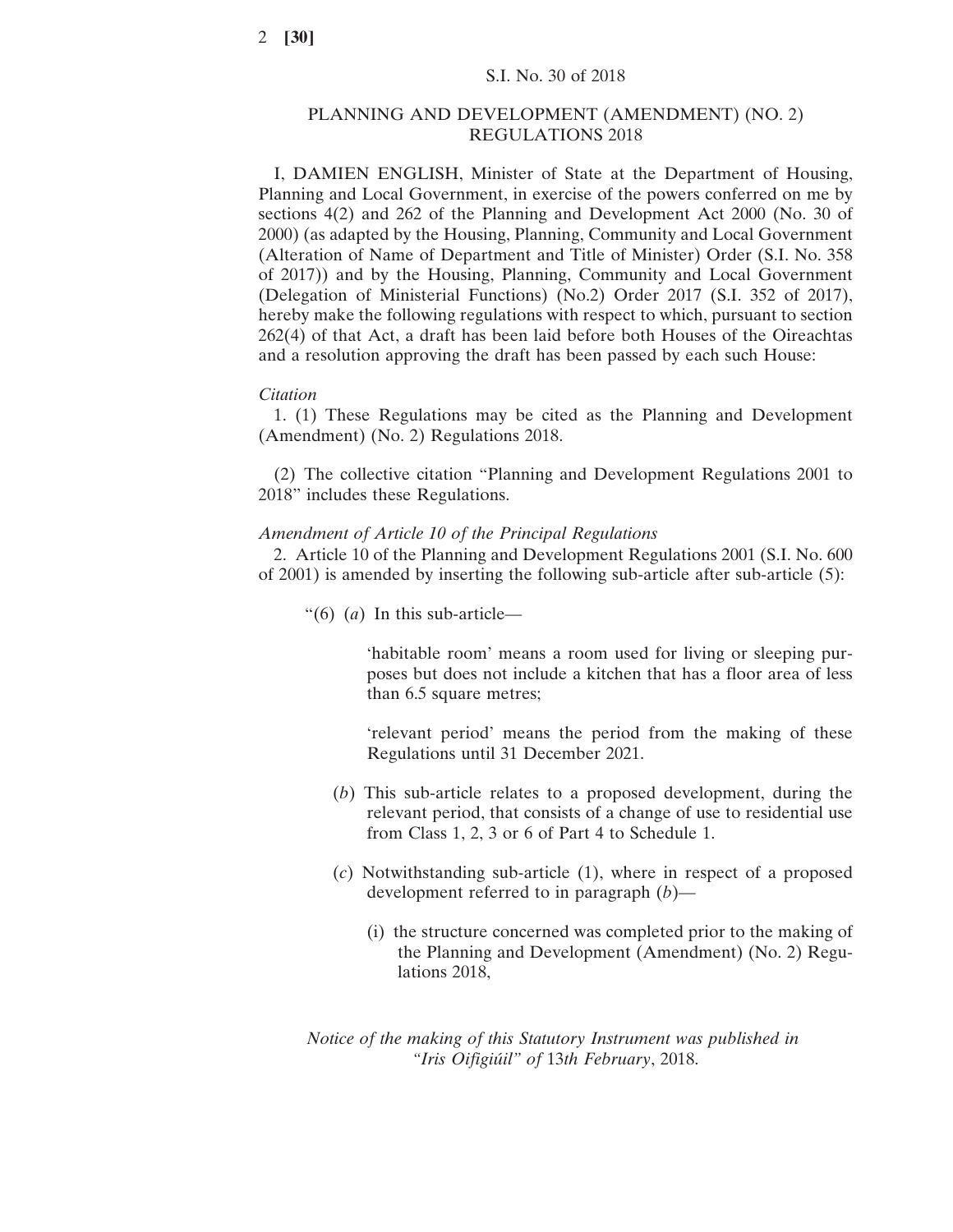- (ii) the structure concerned has at some time been used for the purpose of its current use class, being Class 1, 2, 3 or 6, and
- (iii) the structure concerned, or so much of it that is the subject of the proposed development, has been vacant for a period of 2 years or more immediately prior to the commencement of the proposed development,

then the proposed development for residential use, and any related works, shall be exempted development for the purposes of the Act, subject to the conditions and limitations set out in paragraph (*d*).

- (*d*) (i) The development is commenced and completed during the relevant period.
	- (ii) Subject to sub-paragraph (iii), any related works, including works as may be required to comply with sub-paragraph (vii), shall affect only the interior of the structure and shall not materially affect the external appearance of the structure so as to render its appearance inconsistent with the character of the structure or of neighbouring structures.
	- (iii) Any related works for the alteration of existing ground floor shop fronts shall be consistent with the fenestration details and architectural and streetscape character of the remainder of the structure or of neighbouring structures.
	- (iv) No development shall consist of or comprise the carrying out of works to the ground floor area of any structure which conflicts with any objective of the relevant local authority development plan or local area plan, pursuant to the Part 1 of the First Schedule to the Act, for such to remain in retail use, with the exception of any works the purpose of which is to solely provide on street access to the upper floors of the structure concerned.
	- (v) No development shall consist of or comprise the carrying out of works which exceeds the provision of more than 9 residential units in any structure.
	- (vi) Dwelling floor areas and storage spaces shall comply with the minimum floor area requirements and minimum storage space requirements of the "Sustainable Urban Housing: Design Standards for New Apartments — Guidelines for Planning Authorities" issued under section 28 of the Act or any subsequent updated or replacement guidelines.
	- (vii) Rooms for use, or intended for use, as habitable rooms shall have adequate natural lighting.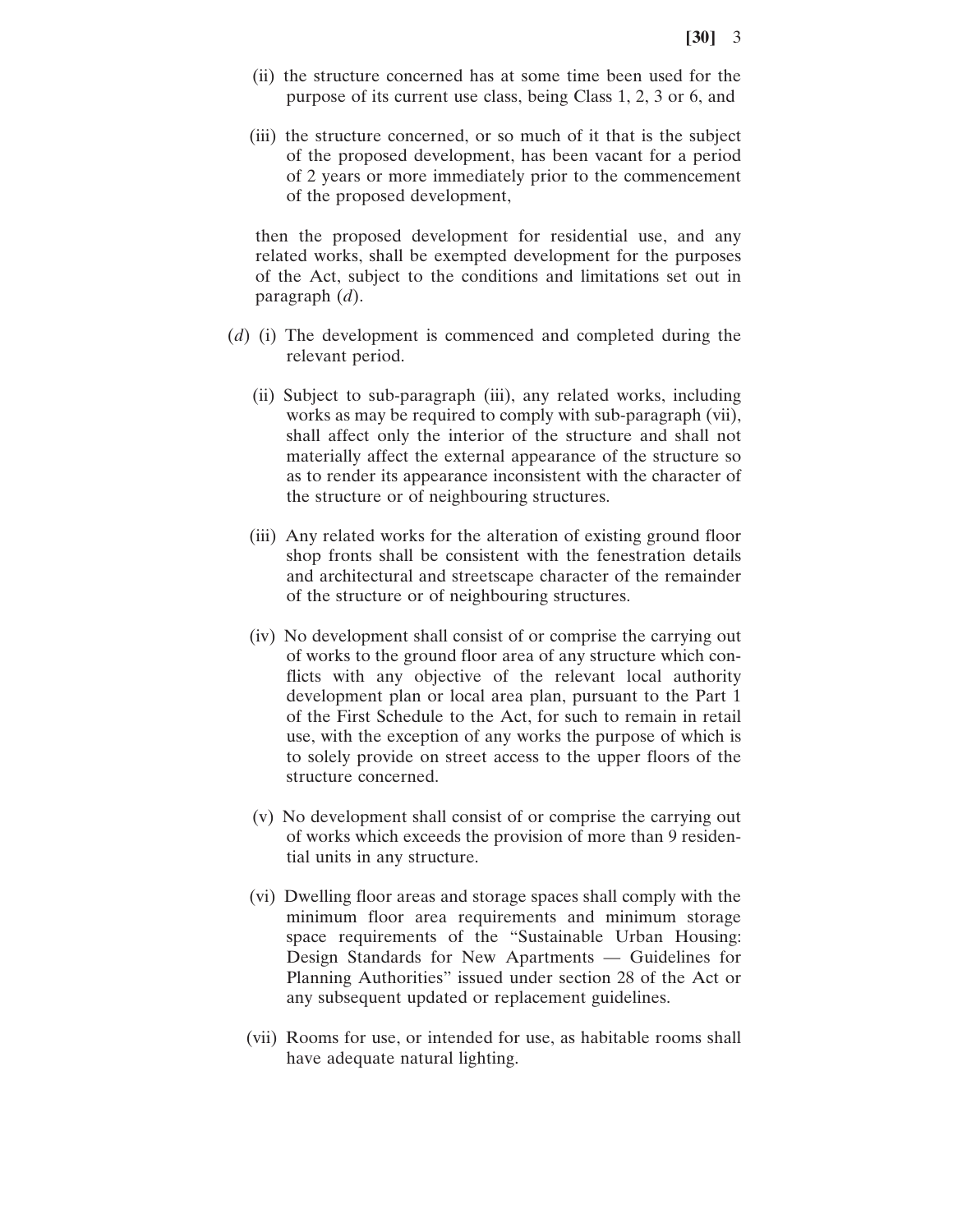4 **[30]**

- (viii) No development shall consist of or comprise the carrying out of works to a protected structure, as defined in section 2 of the Act, save where the relevant planning authority has issued a declaration under section 57 of the Act to the effect that the proposed works would not materially affect the character of the structure or any element, referred to in section  $57(1)(b)$  of the Act, of the structure.
- (ix) No development shall contravene a condition attached to a permission under the Act or be inconsistent with any use specified or included in such a permission.
- (x) No development shall relate to any structure in any of the following areas:
	- (I) an area to which a special amenity area order relates;
	- (II) an area of special planning control;
	- (III) within the relevant perimeter distance area, as set out in Table 2 of Schedule 8, of any type of establishment to which the Major Accident Regulations apply.
- (xi) No development shall relate to matters in respect of which any of the restrictions set out in subparagraph (iv), (vii), (viiA), (viiB), (viiC), (viii) or (ix) of article  $9(1)(a)$ , or paragraph  $(c)$  or  $(d)$  of article  $(9)(1)$ , would apply.
- (xii) No development shall consist of or comprise the carrying out of works for the provision of an onsite wastewater treatment and disposal system to which the code of practice made by the Environmental Protection Agency pursuant to section 76 of the Environmental Protection Agency Act 1992 relates and entitled Code of Practice — Wastewater Treatment and Disposal Systems Serving Single Houses together with any amendment to that Code or any replacement for it.
- (*e*) (i) Where a person proposes to undertake development to which sub-paragraph (*b*) relates, then he or she shall accordingly notify the planning authority in whose functional area that the change of use concerned will occur in writing at least 2 weeks prior to the commencement of the proposed change of use and any related works.
	- (ii) Details of each notification under subparagraph (i), which shall include information on—
		- (I) the location of the structure, and
		- (II) the number of residential units involved, including the unit sizes and number of bedrooms in each unit,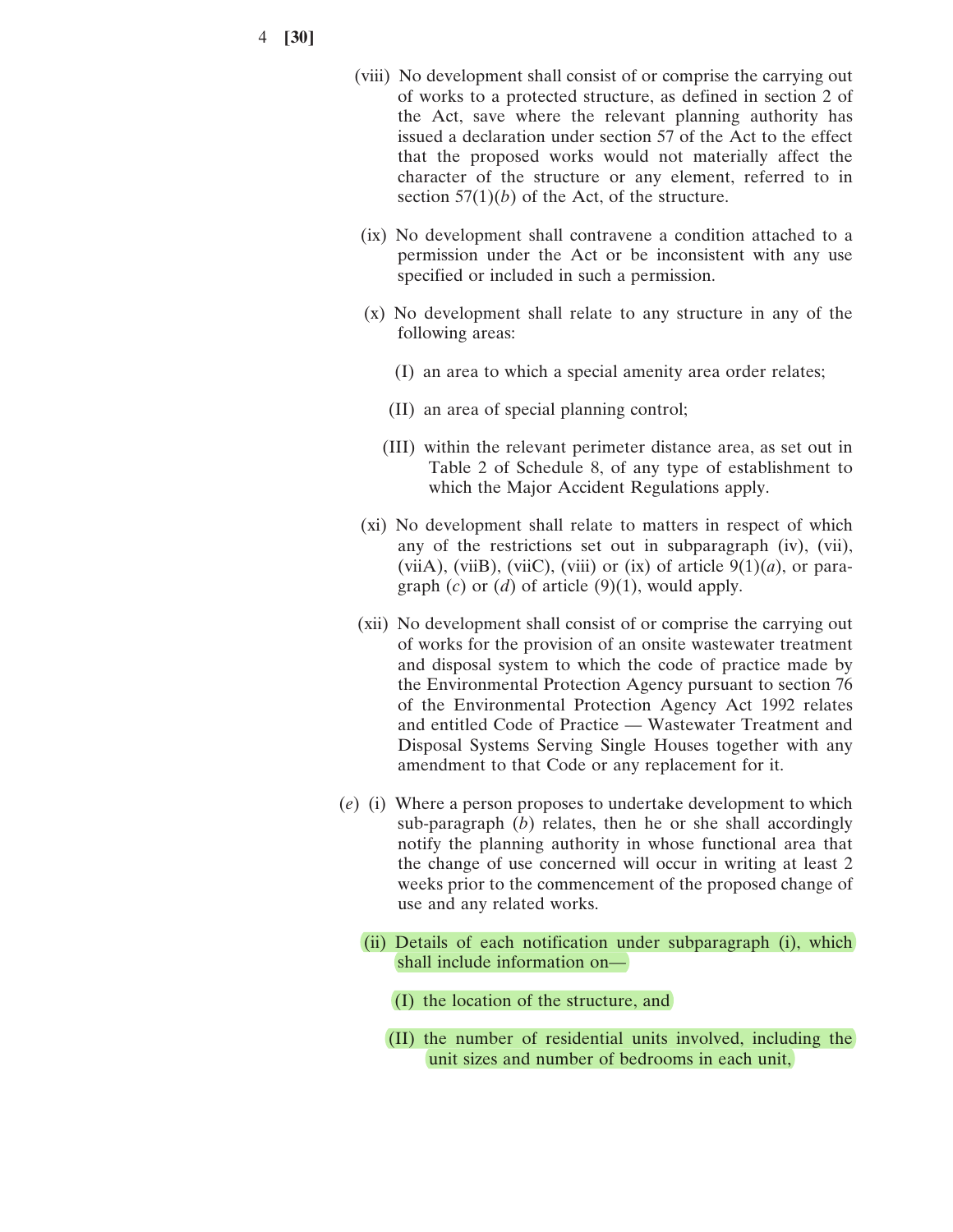shall be entered in a record by the planning authority maintained for this purpose and the record shall be available for inspection at the offices of the planning authority during office hours and on the planning authority's website.

(iii) During the years 2019, 2020, 2021 and 2022, each planning authority shall provide information to the Minister on the number of notifications received by it under this paragraph during the preceding calendar year, including details of the information so received for the purposes of subparagraph (ii).".

GIVEN under my Hand, 8 February 2018.

DAMIEN ENGLISH,

Minister of State at the Department of Housing, Planning and Local Government.